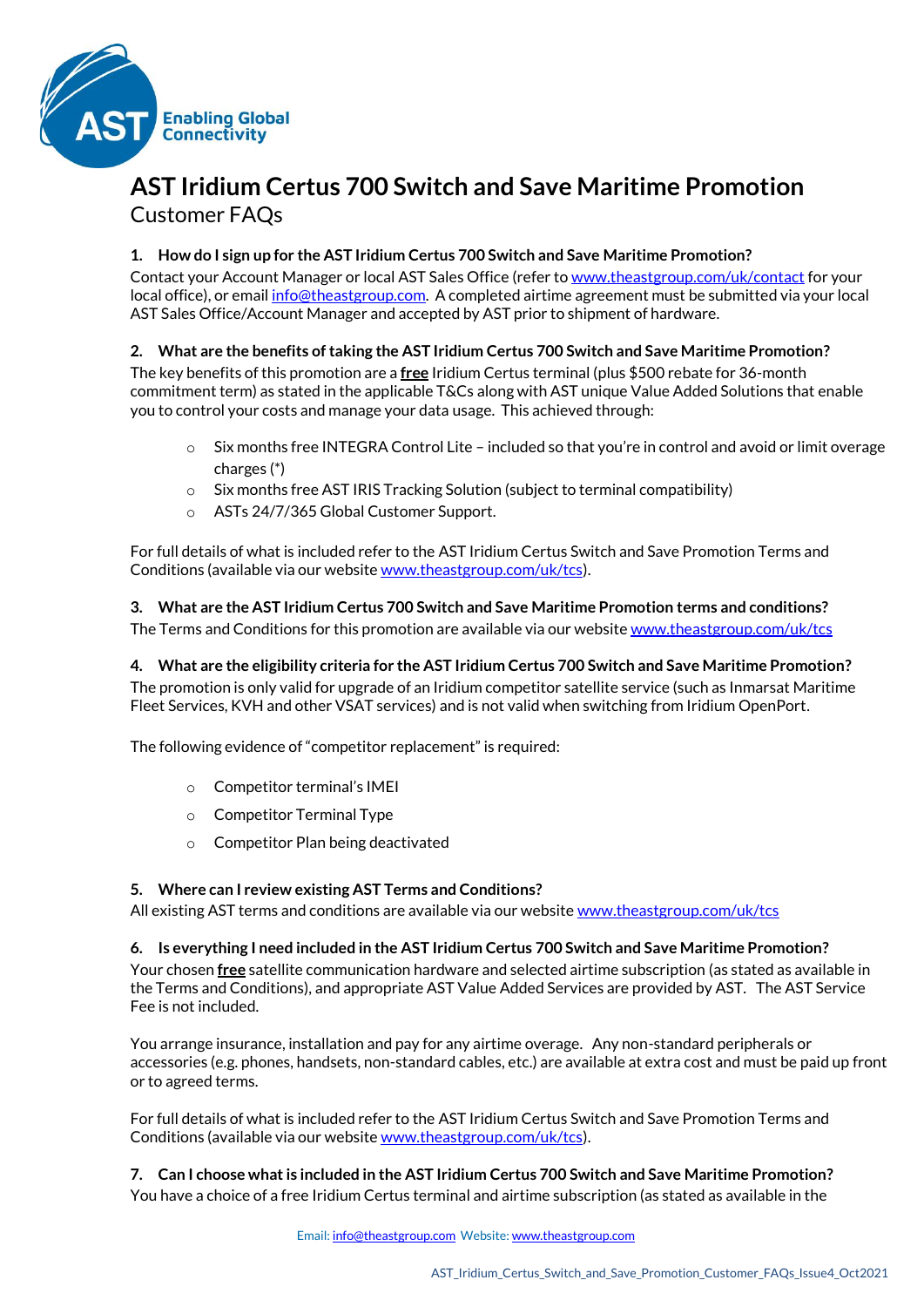applicable Terms and Conditions); all other elements of the Promotion are mandatory. Any non-standard peripherals or accessories (e.g. phones, handsets, non-standard cables, etc.) are available at extra cost and must be paid up front or to agreed terms.

For full details of what is included refer to the AST Iridium Certus 700 Switch and Save Maritime Promotion Terms and Conditions (available via our websit[e www.theastgroup.com/uk/tcs\)](http://www.theastgroup.com/uk/tcs).

## **8. What isn't included in the AST Iridium Certus 700 Switch and Save Maritime Promotion?**

Insurance, installation and airtime overage are specifically excluded from the Promotion. Only the elements described in the AST Iridium Certus 700 Switch and Save Maritime Promotion terms and conditions (available via our website [www.theastgroup.com/uk/tcs\)](http://www.theastgroup.com/uk/tcs) are expressly included, everything else will be deemed as excluded.

## **9. Do I have a choice of Certus terminal with the AST Iridium Certus 700 Switch and Save Maritime Promotion?**

You can choose from available maritime terminals (Cobham SAILOR 4300 or Thales VesseLINK 350/700; or Intellian C700).

## **10. Is the Cobham SAILOR 4300 19" rackmount terminal or the Intellian C700 19" rackmount terminal available with the AST Iridium Certus 700 Switch and Save Maritime Promotion?**

The Cobham SAILOR 4300 19" rackmount terminal and the Intellian C700 19" rackmount terminal are not included as standard with the Promotion but are available as an option. To discuss this option please refer to your local AST Sales Office/Account Manager (refer t[o www.theastgroup.com/uk/contact](http://www.theastgroup.com/uk/contact) for your local office).

NOTE: the higher cost differential of the 19" rackmount terminal versus the standard (bulkhead) terminal must be paid up front or to agreed terms.

## **11. Does the AST Iridium Certus 700 Switch and Save Maritime Promotion include all airtime costs?**

Not all airtime costs are included, for example, you would need to pay for any airtime over your subscription's specified airtime allowance (data overage, voice).

However, this promotion includes ASTs **INTEGRA Control Lite** service which assists you to pro-actively manage, in real-time, your satellite connection, and therefore avoid or limit data overage charges through threshold alerting.

## **12. When does the AST Iridium Certus 700 Switch and Save Maritime Promotion contract start?**

The 24-month / 36-month term starts from day of SIM activation. Please refer to the AST Iridium Certus 700 Switch and Save Maritime Promotion Terms and Conditions (available via our website [www.theastgroup.com/uk/tcs\)](http://www.theastgroup.com/uk/tcs) for additional activation conditions.

# **13. What is the duration of the AST Iridium Certus 700 Switch and Save Maritime Promotion contract?**

The commitment term is fixed at either 24 months or 36 months and commences at the point of SIM activation.

# **14. Do I own the hardware?**

Title of goods for hardware passes to the customer on completion of the 24- or 36-month commitment term.

Please refer to the AST Iridium Certus Switch and Save Promotion Terms and Conditions (available via our websit[e www.theastgroup.com/uk/tcs\)](http://www.theastgroup.com/uk/tcs) for full terms and conditions.

## **15. Is warranty included?**

Yes, standard term manufacturer warranty is included.

Please refer to the AST Iridium Certus 700 Switch and Save Maritime Promotion Terms and Conditions (available via our website [www.theastgroup.com/uk/tcs\)](http://www.theastgroup.com/uk/tcs) for additional clarity.

## **16. Is insurance included?**

No. Responsibility for the terminal transfers to the customer at point of receipt of the hardware; and therefore, it is recommended that the customer has adequate insurance in place to the MSRP replacement value of the hardware.

Please refer to the AST Iridium Certus 700 Switch and Save Maritime Promotion Terms and Conditions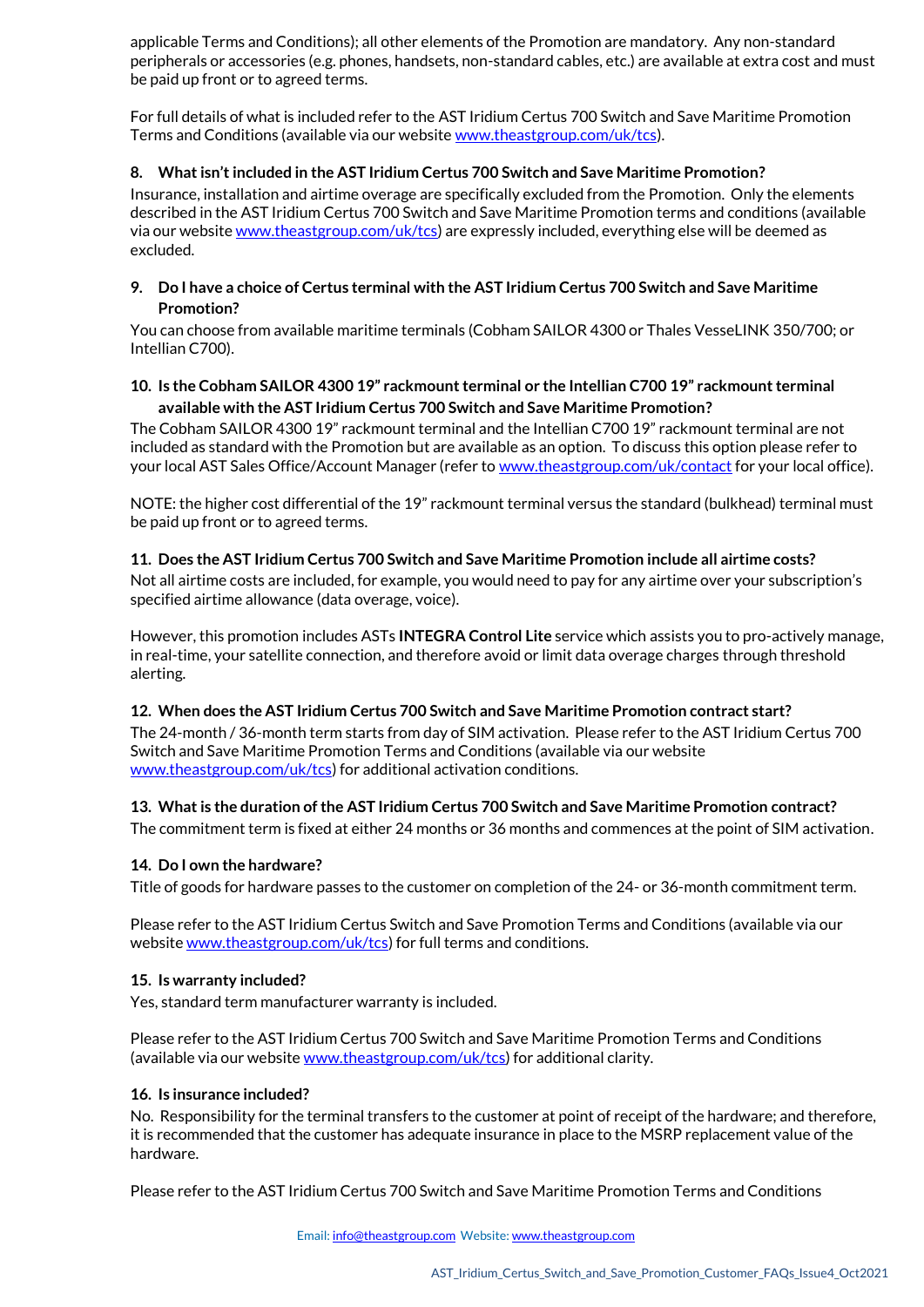(available via our website [www.theastgroup.com/uk/tcs\)](http://www.theastgroup.com/uk/tcs) for full terms and conditions.

## **17. Are DSG (Dynamic Shared Group) plans available?**

Yes, in accordance with the AST Iridium Certus 700 Switch and Save Maritime Promotion terms and conditions (available via our website [www.theastgroup.com/uk/tcs\)](http://www.theastgroup.com/uk/tcs).

## 18. **When I receive the hardware will I need to activate it?**

Yes, the hardware must be activated to use; activation instructions are supplied with the shipped hardware. Any hardware not activated by the customer within 30 days will be invoiced at the MSRP stated in the AST Iridium Certus 700 Switch and Save Maritime Promotion terms and conditions (available via our website [www.theastgroup.com/uk/tcs\)](http://www.theastgroup.com/uk/tcs).

## **19. I want to upgrade or downgrade my airtime plan, what are my options?**

Airtime upgrades and downgrades are not permissible during the commitment term; any plan change during the commitment term will result in an Early termination Fee.

Please refer to the AST Iridium Certus 700 Switch and Save Maritime Promotion Terms and Conditions (available via our website [www.theastgroup.com/uk/tcs\)](http://www.theastgroup.com/uk/tcs) for additional clarity; or contact your local AST Sales Office/Account Manager.

## **20. Am I required to insure the hardware?**

It is recommended that you have adequate insurance in place to the MSRP replacement value of the hardware.

Please refer to the AST Iridium Certus 700 Switch and Save Maritime Promotion Terms and Conditions (available via our website www.theastgroup.com/uk/tcs) for the specified hardware MSRP.

## **21. What if the hardware is lost or stolen?**

Please refer to your Insurance Broker as necessary. It is recommended that you have adequate insurance in place, for the full commitment term, to the MSRP replacement value of the hardware.

Please refer to the AST Iridium Certus 700 Switch and Save Maritime Promotion Terms and Conditions (available via our website [www.theastgroup.com/uk/tcs\)](http://www.theastgroup.com/uk/tcs) for the specified hardware MSRP. Payments to AST under the terms of the promotion will continue to be due.

## **22. Is repair and maintenance of the hardware included?**

Repair and maintenance of the hardware is provided in line with the terms and conditions of warranty applicable to your hardware (Cobham or Thales or Intellian); please refer to your warranty documents in the first instance o[r www.theastgroup.com/uk/tcs](http://www.theastgroup.com/uk/tcs) - AST General Terms & Conditions of Sale – March 2013, section 4.

Any repair or maintenance that falls outside of warranty please contact ASTs 24/7/365 Global Customer Support team to discuss options - contact the team via:

- o Phone: +44 (0)1493 441 485
- o Email[: globalcustomersupport@theastgroup.com](mailto:globalcustomersupport@theastgroup.com)
- o Live Chat[: www.theastgroup.com/uk/support](http://www.theastgroup.com/uk/support/)
- o Skype: AST Customer Services
- o Call free from your Iridium terminal via short code 4493

## **23. How do I get support for my hardware or airtime?**

As with all services provided by AST you have access to our 24/7/365 staffed Global Customer Support team. Contact the team via:

- $\circ$  Phone: +44 (0) 1493 441 485
- o Email[: globalcustomersupport@theastgroup.com](mailto:globalcustomersupport@theastgroup.com)
- o Live Chat[: www.theastgroup.com/uk/support](http://www.theastgroup.com/uk/support/)
- o Skype: AST Customer Services
- o Call free from your Iridium terminal via short code 4493

## **24. What happens at the end of the commitment term?**

Your subscription will revert to the prevailing subscription plans at the end of the commitment term and your invoice will reflect the charges for the individual elements of INTEGRA Control Lite, IRIS (applicable terminals only) and airtime subscription.